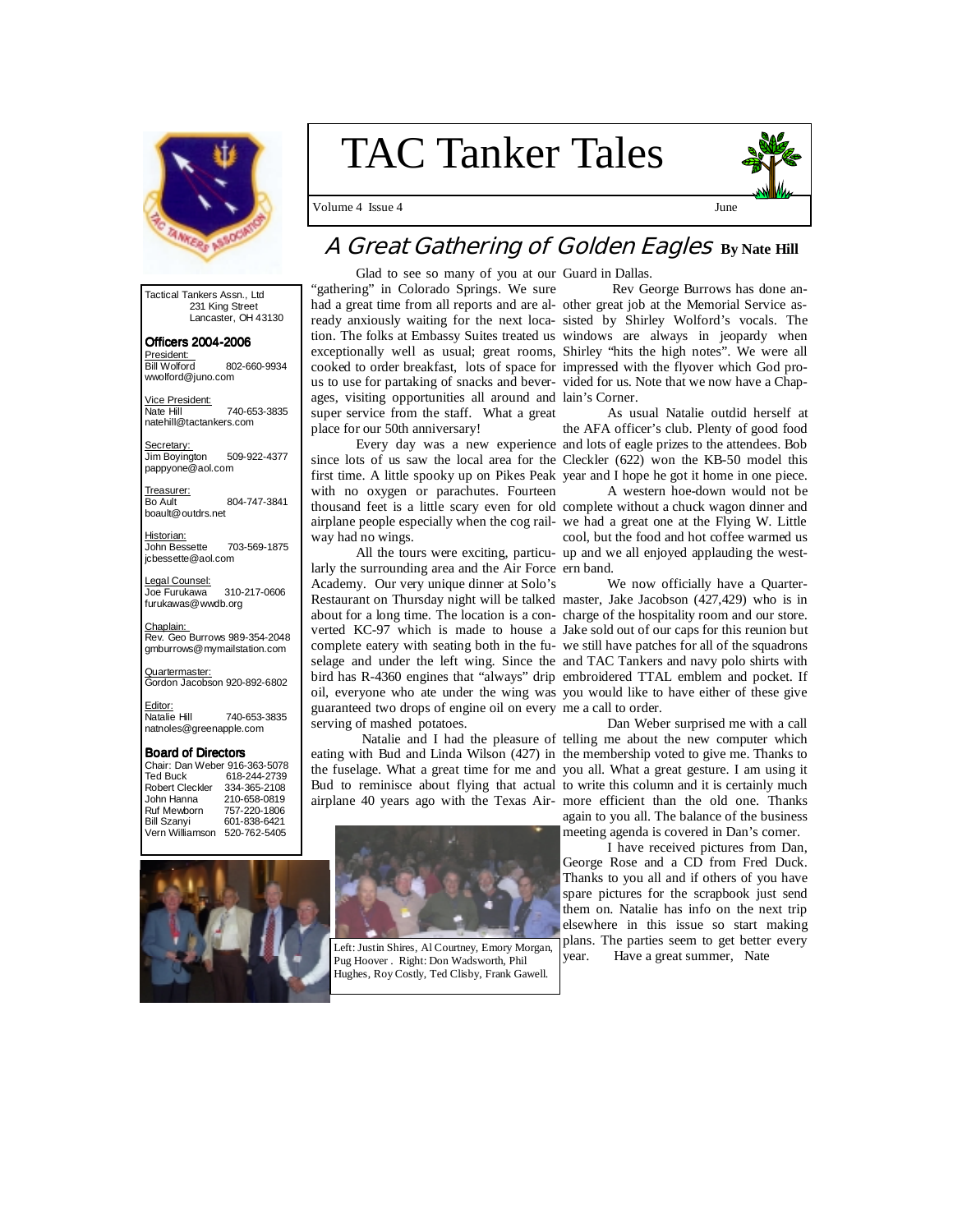### **Our Outgoing President's Corner** *By Dan Weber*

 By now, I would guess, that all of us who attended "A Gathering of Golden Eagles 2004" or as some referred to it, "A Week's Vacation From the Grandchildren," are safely home and come helpful suggestions catching up on the mail or yard work. It was good to see all of you and I know that some drove in from as far away as South Carolina and Florida and of course Harvey and Betsy Lee flew all the way from the Islands along with the Cahills.

 Nate and Natalie returned home via the Black Hills and Rochester, MN, while Barb and I took a week to get home after touring New Mexico (where we ran into our next door neighbors at a road side rest stop near Albuquerque!), also Arizona, and then Barb's compulsory stay in Sin City to play video poker. It was a great trip especially at the end photographing the waterfalls in Yosemite.

 As usual there were a number of highlights or special memories of the reunion. For me it was the lovely Memorial Service conducted by our chaplain, the Rev. George Burrows at the Air Force Academy chapel. To have the honor of standing on that altar, as I did, lighting the candle and even saying only two or three sentences in that magnificent and almost overpowering edifice is something I will always remember. Of course the C-5 fly-by at the end of the service was a lovely touch.

that we discussed getting Nate and Natalie a surprise gift of a new computer. That idea took hold at the Sonoma reunion and carried on. We felt that with the completion of the fifth successful reunion (making them "aces") that we should do something nice for them. However, the secret slipped out accidentally at the Springs and so Nate and I had a long talk after we all arrived home. We decided that rather than have something delivered unannounced and perhaps incompatible, I would leave it open to him as to what kind of a computer he wanted and what programs to load into it. He quickly agreed and I told him the dollar amount that the membership agreed on. He was most appreciative of our offer as he is in need of a new machine and this one will be tailor made for him and the organization. So we have that taken care of.

 Two other matters came up at the business meeting that we will be working on. One item has to do with the eventual disposition of TTAL way down the road as the demographics take over. For those of you not at the meeting there were several I pass the baton to Bill and he will fill this spot from now on. suggestions to get us started. One was a donation at some point, of whatever money there will be in our accounts., to an organization such as the Air force Aid Society or the USAF Museum at Wright-Patterson AFB, or to Pima, (if they get their act together), or to a scholarship fund of some sort. The Board of Di-

rectors will discuss this in the near future and we welfrom the membership. I know there are lots of good ideas in the minds of the membership.

**New Life Member s**  Kyle Anderson, San Antonio TX-420, 431 Harold W. Elliott, Roseville MI-431 Hollis Moore, Hayward WI-421 Willard O. Taylor, Anniston AL-Vern Williamson, Corona AZ-429,427 (8/03) **Welcome New Members**  Larry R. Clark, Ft. Worth TX-421 Milton J. Terrell, VanAlstyne TX-431

 A second and, perhaps, more pressing matter is the placing of a monument in the Memorial Garden at the Wright-Patterson AFB Museum. Some of you have visited there in the last few years and have seen the shaded area with all the stones, benches, plaques, monuments, and the like, dedicated to various Bomb Groups, Fighter Groups, Wings, and so on. The small independent 420th AREFS reunion group has a memorial plaque there as well. The officers and Board of Directors of TTAL feel that we, too, should have something dedicated to our Cold War activities of the 1950s and 1960s. At this time we are pursuing this matter gathering information as to cost, style, and procedures. Again we will solicit information from the members at a future date. As we proceed on this matter, we will use our newsletter, e-mail, and future meetings to discuss it.

 For those of you at the business meeting, you will recall new officers. Bill Wolford was elected present replacing me and The meeting in the Springs also saw the election of two Jim "Pappy" Boyington was elected as our new secretary replacing Bob Horne. We look forward to having them on board and I hope that you will support them as you have all past officers. I have moved to the Board of Directors serving with Ted Buck, Bob Cleckler, John Hanna, Rufe Mewborn, Bill Szanyi, and Vern Williamson. Other official officer changes saw the appointment of Joe Furukawa as Legal Counsel, George Burrows as Chaplain and Gordon "Jake" Jacobson as Sergeant-at-Arms/ Quartermaster. Thanks to them for accepting these position and for all their help.

> At the meeting we all filled out a red/orange sheet with suggestions on it for our next could of gatherings. There was plenty to choose from and Natalie tallied up the numbers as they drove toward the Black Hills. Elsewhere in this newsletter she will discuss the options and I'll bet she is starting on door prizes right now!

 This will be my last column for The President's Corner. Hopefully, his style and grammar will be better than mine and will keep our editor happy! Barb and I wish the best to all of you and we look forward to seeing you at future meetings. **Dan** 





Left: Meet our new President, Bill Wolford and his wife Shirley, who shared her talents at our Memorial Service

Right: Bo Ault, our Treasurer, Vern Williamson, Board member, and our outgoing president, Dan Weber.

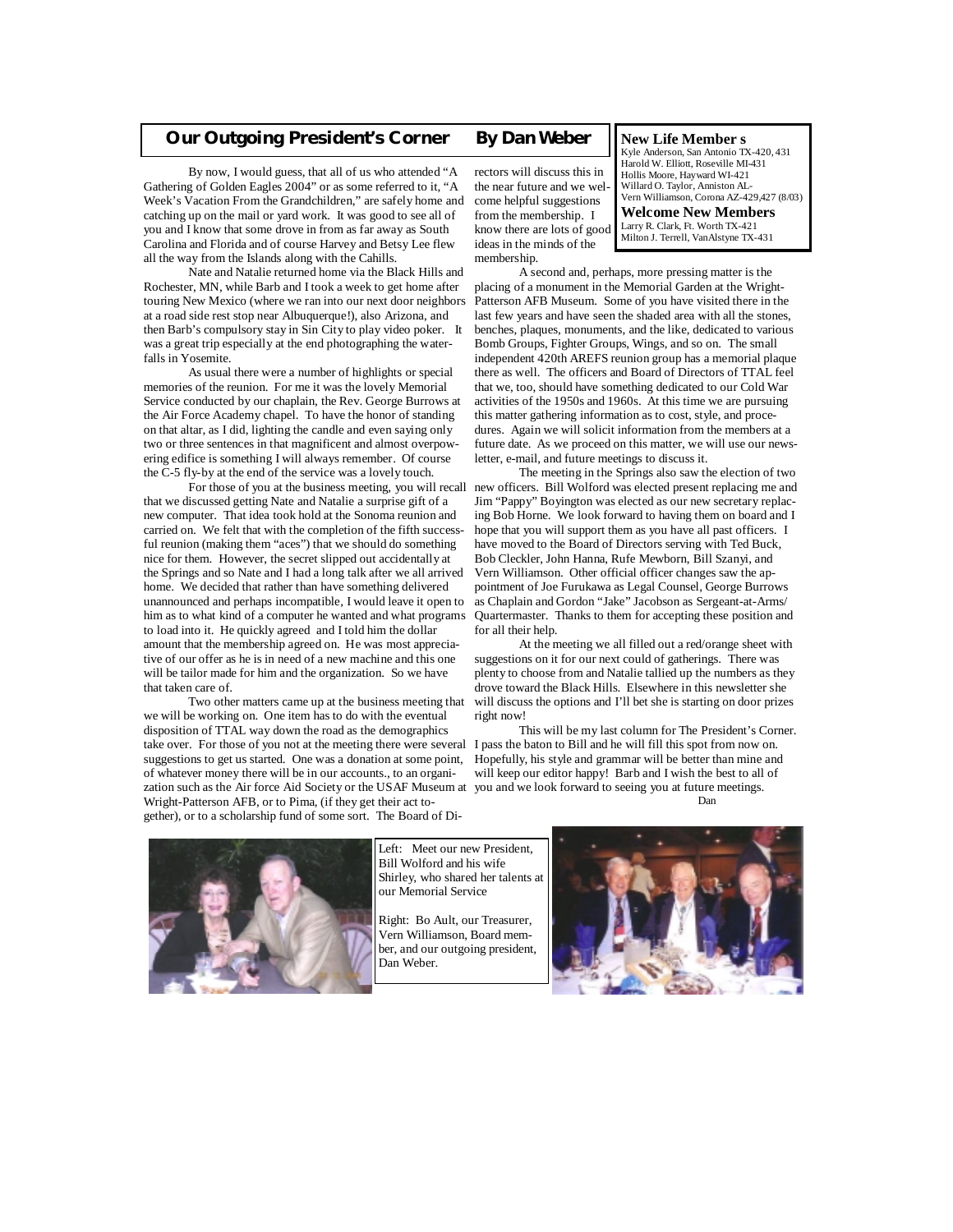### **And Where Are We Going Next?**

 Well, the red and orange ballots handed out in the reunion packets were collected as scheduled, at the Business Meeting on Saturday. As Dan mentioned, my first goal once we drove out of the Embassy Suites parking lot, was to tally up the votes and so I could jump on the plans for 05, '06 and '07.

 There were 85 sheets with each having the chance to vote for three of the listed reunion sites. Thus a total of 255. "The envelope, please!"

 Dayton/Wright-Patterson AFB……………..43 votes (To be our Major Reunion in 2006) Nashville TN……………………………………...42 votes (To be our Next Mini Reunion in 2005) Branson MO……………………………………...39 votes

(To be our other Mini in 2007)

 Following in order of placing were: St Louis/St. Charles MO (29) Bermuda Cruise (26) -maybe a Fall event in '05 Gatlinburg TN (20) Louisville KY (17) Atlanta NW (15)

 The remaining votes were less than 10 each for: Chattanooga TN, Lisle IL, and Peoria IL.

 Request for proposals (RFP) to the first two sites have already gone out and I have purchased material and found patterns for my goodies. Ironically, The Reunion Network (for military reunion planners) will be having one of their Conferences and Familiarization (ConFAM) tours in Nashville this September and Nate and I will be going. I have my agenda all planned, but will finalize the hotel, tour bus company and see what great deals we can find.

 The Dayton Reunion for a Major gathering with Memorial and Business Meeting seems perfectly timed also, since the plans to have a dedication of some type of memorial at that time would fit right it. It is also an active Air Force Base, with THE AF MUSEUM and lots of flight history in the area (Ohio license plates read: Ohio-Birthplace of Aviation). We met the gals from their visitors bureau while in Branson in March so have a good rapport going with them. Not to mention that Nate was based there in the late 60s and we are only two

hours away-(-remember? WE live in Ohio). Sooooooo, now that the word is official, you can start planning ahead. Hopefully, we will have the dates and hotel location by the next newsletter in early September upon our return from Nashville. We know that a few out there are early birds with your hotel reservations—right, Art B.?

By the way, St. Charles was my favorite and since it didn't win, Nate and I will go alone (boo hoo). We have a cruise on the Missouri River in late August and plan to spend a few days in the St. Louis/ St. Charles area. (The biggee problem with seeking out all these reunion sites, it is hard to pick the right place for everyone and thus the reason for the balloting at the reunion-we try to be democratic).

### Golf Results from the Reunion Tournament By Gary Parker, Chairman

 The Tournament went off with 13 golfers heading out to the AFA Golf Course on Friday morning. Winning First Place was the team of John Hanna, Doyle Reid and Gary Parker (prize of \$20 each); Second Place: Al Dyke, Pug Hoover and Ron Smith (\$15 each); Third Place: Gerald Brooks, Gerald Dawson, Bob & Mary Jane Knauss (\$5 each) Fourth Place: Bob Cleckler, Charlie Harrell and Rod Perry.

 Seven door prizes were drawn and awarded: Sleeves of golf balls, a T-38C goblet and towel donated by Boeing, and a beautiful golf watch donated by Charlie Harrell. Each golfer also received towels, balls and tees.

 A great time was had by all at the Eisenhower Silver Golf Course. Ron Barnes, the tourney director and his staff did an outstanding job organizing the tournament.

### Following in Her Father's Bootsteps *(This article is reprinted from the LEADING EDGE June 2002 Issue written by M/Sgt Anne Ward, AFFTC Public Affairs)*

Ever since Capt. Lynnette Gawell was a blue-eyed, blondehaired 11-year-old girl with a pixie haircut and glasses, she knew exactly what she wanted to do with her life—be a navigator, just like her dad. Now Capt. Gawell, of the 412th Operations Group, is the only female C-135 navigator at Edwards Air force Base, CA.

 Surrounded by a military family, she grew up traveling around the world. He father, a 20-year Air Force veteran, was a KB-50 and C-130 navigator who graduated from the first Air force officer training course at Lackland AFB, TX in 1959. Her uncle also was in the Air Force, along with two of her brothers and one cousin who went into the Army.

### **Following her dreams**

It was in her blood. She knew she wanted to follow in their bootsteps—and she knew that she wanted to fly. "I grew up hearing the 'war' stores," she said. "My dad's stories were so inspirational. As my brothers and I grew older, we all decided to go into the military. My parents always encouraged us to follow our dreams and to get as much education as possible."

 Her father, who finished his career teaching the Reserve Officer Training Course at South Dakota State University, encouraged her to apply to all the military academies. She was accepted to the US Air Force Academy in 1987.

**A new merger**

 Capt. Gawell met her husband, Capt. Andy Freeborn, 418th Flight Test Squadron, at the academy and was married there in the chapel three days after her graduation from navigator school. Their careers mirrored each other. They both flew the KC-135—at times going in opposite directions, and other times serving in the same squadron. She said she and her husband have worked hard to stay together, but it didn't work out until they finished flight training. **Coming together**

 " We finally worked an assignment together to go to Kadena Air Base, Okinawa, Japan, in 1994, and arrived there on her second anniversary," she said. After being stationed at three bases around the world, she followed her husband to Edwards in March 2001 while he attended the US Air force Test Pilot School to become a C-135 test pilot.

 Capt. Gawell's plan is to make a career of the Air Force. She says she considers herself lucky to be able to merge her professional and personal goals—she's been happily married for 10 years. "You have to be able to compromise, in any situation," she said, arms folded and standing tall in her slim green flight suit. "I've had the best time of my life and a lot of fun flying. I am doing what I always wanted to.'

### **Satisfaction guaranteed**

 She occasionally speaks to students by phone or at home in Texas and has advice for those looking toward a career. "See the world and choose what makes you happy," she said. "Look at your goals, be reasonable and market your talents. If you make a million dollars, but you are away from your family too much what good is it? "I've been lucky to be an Air force navigator. It's been

interesting and challenging. I've had the camaraderie of the military

family, the chance to live overseas see many interesting places and meet wonderful people. I've lived my dreams and followed in my father's footsteps."

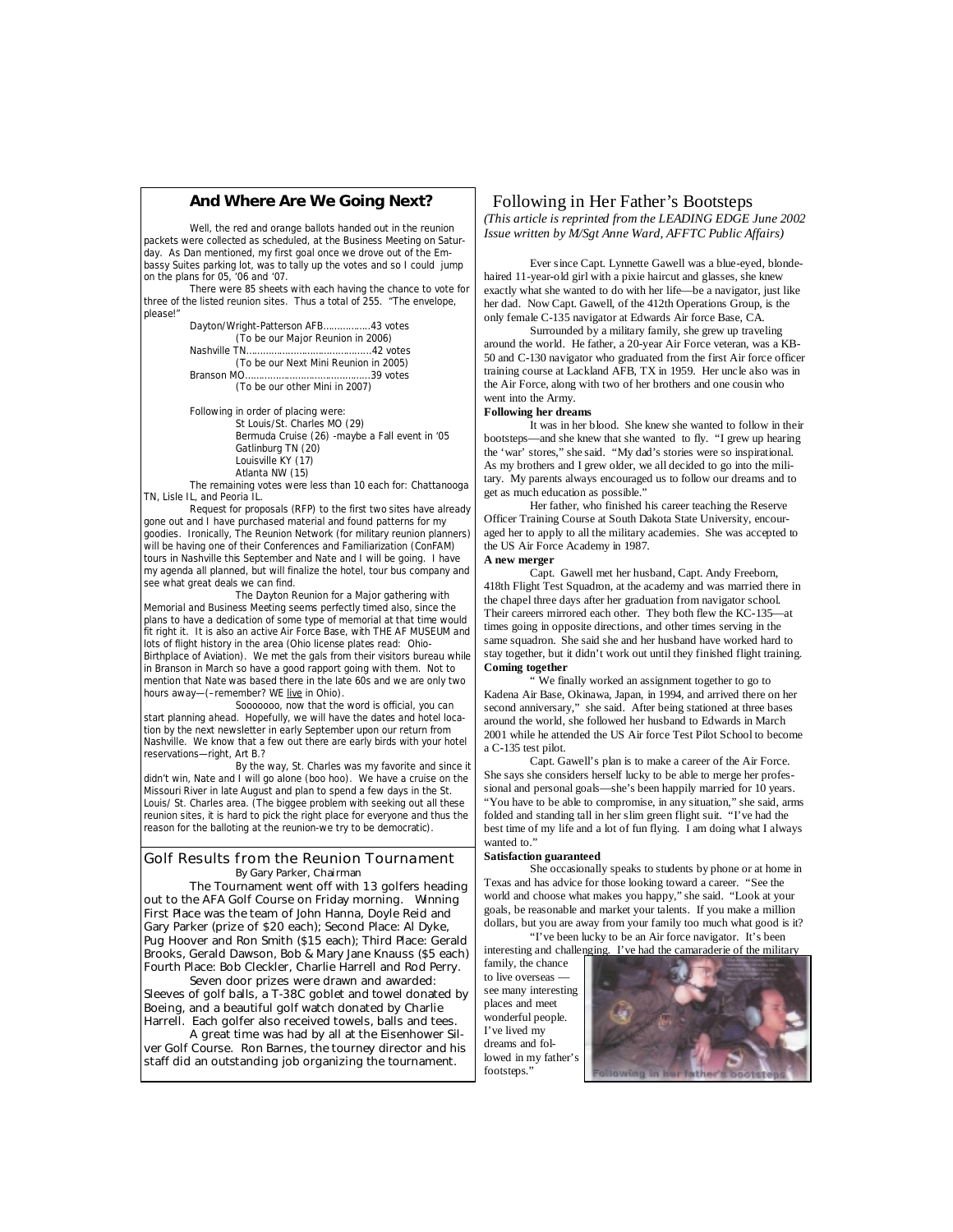| <b>Historian's Corner</b> | by John Bessette |
|---------------------------|------------------|
|---------------------------|------------------|

# **TAC Tanker History Stuff, Past and Future** At the

Colorado Springs reunion business meeting, I gave a report on what we are doing history-wise. So that all can read it, here's a repeat:

 Your hysterical officer (oops, historian) has been active, coping with requests for info, asking for and getting material from the members, planning for the preservation of our "stuff", and getting ready to create talks and articles on our history.

 The best thing we all did in 2003 was to memorialize 26 of our own refueling operators who had fallen in the line of duty in our units, 1957-1964. We were able to add their names to the very impressive Boom Operators Memorial at Altus AFB, Oklahoma, which was dedicated last May. One of our own ROs, Titus Owen, represented us at that ceremony.

 Another organization, the Enlisted Heritage Hall at Gunter Air force Station, Alabama, has recently asked us for information on our enlisted aircrew men, including those who successfully bailed out. We had 21 such survivors, and their names and particulars are en route to this organization. We'll have more on this in the next "Tales."

Another

accomplishment in the past year has been helping the Air Mobility Command Museum at Dover AFB, Delaware, establish a comprehensive display on the history of air refueling. Since AMC has the refueling as well as the airlift task, its museum needed good history. We stepped in and have inserted our history alongside the better-known strategic stuff, so we are now wellpublicized there.

 I showed several photos of the display to the business meeting, and noted the places where we had 'elbowed our way' into the exhibit. The museum will also display a mannequin wearing the flight suit belonging to Jim Meyers (ex-427th). Also, besides displaying a normal series of aircraft models depicting refuelers from the biplane era through the KC-10 and beyond, the museum will feature a model of a KB-50J (probably in 420th markings) refueling three receivers (probably an F-100, an RF-101, and an RB-66). They will "fly" above a genuine KB-50 hose/reel combination, with a genuine F-100 probe looking as if it's just before hookup (without the turbulence). We are also angling to get Rufe Mewborn's video (shown at the 2002 Hampton reunion) to play in the exhibit. So drop by the AMC Museum if at all possible. It's got a lot of other good stuff, too.

Four

archives are growing. In the past year we have collected a bunch of material from several of our members, including some stuff donated at this reunion. Four ex-421st personnel—Norm Kelley, Red Anderson, Malcolm Gale, and Ray Donoghue—have donated or loaned newspaper articles, orders, and other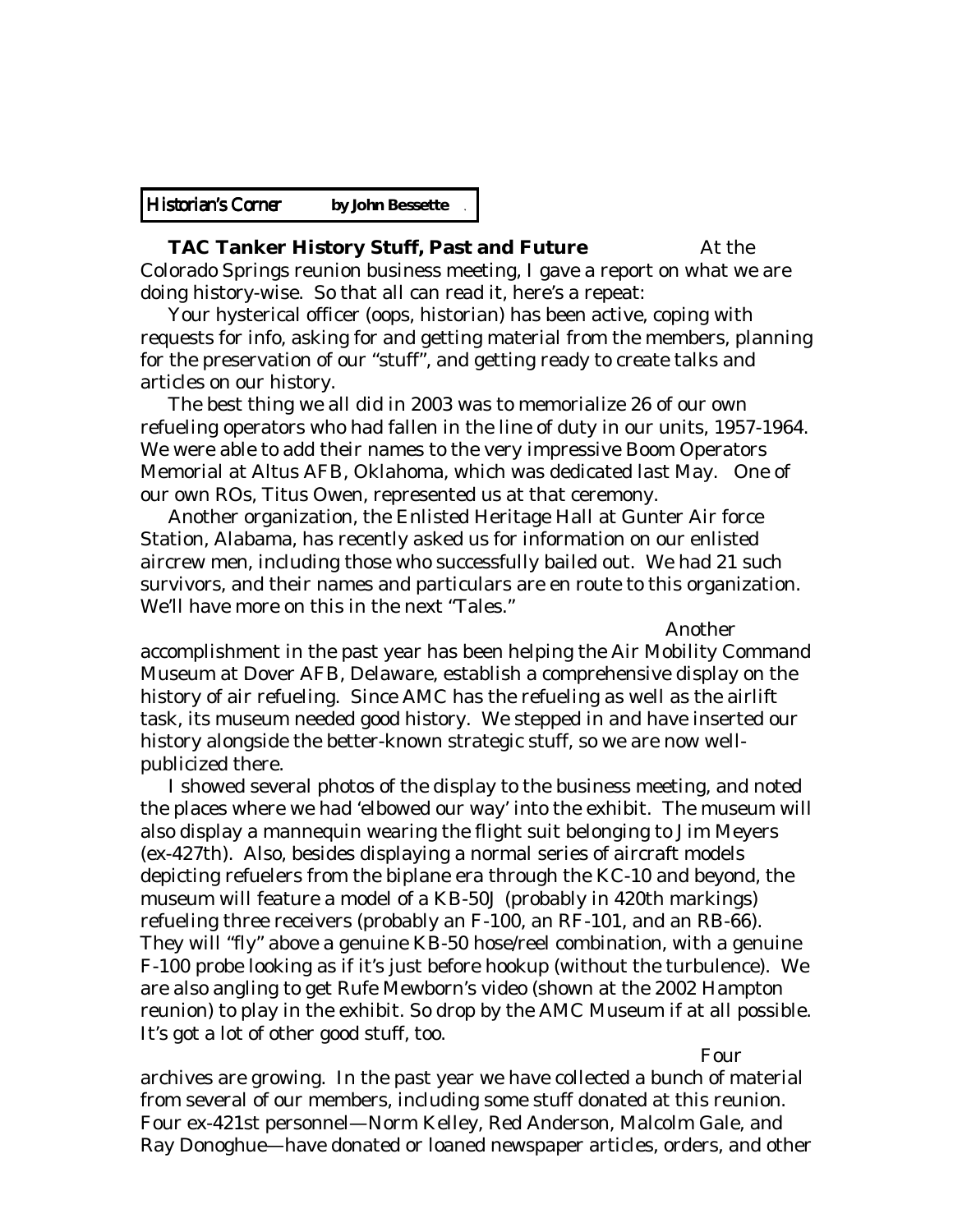stuff. Pete Adair (431st) and Bob Cleckler (622nd) have contributed CDs with great material on them. This all will be useful to me when writing articles and talks, and also to answer queries from folks.

 This is already happening. I was able to plaster the walls of the Hospitality Suite at the reunion with articles, and I was happy to hear folks starting to spin tales (real or imagined) about our flying days while looking at the stuff. Thanks, people; keep them goodies coming! To do any serious history work about Air Force units, you need the official unit histories. Thanks to Chuck and Carol Monka and their hard work beginning years ago, we have acquired copies of a good number of them (those available on microfilm only). In

April, I went down to Maxwell AFB, Alabama, where the Air force has the hard-copy documents we don't already have. I have uncovered references to a lot of them, but only had the time to copy a few of the 4505th Wing ones. I was also able to get access to unclassified air refueling material inside some still-classifies Command (TAC, USAFE, PACAF, etc) histories. But I still need to get more done on-scene at Maxwell, and will try to do so in the next few months. I may ask people living the the Maxwell area to help out with copying this material; be in a positive mood if I contact you by phone or email!!

There's more happening—there always is! More in the next "Tales."

# **4505th NCO "Oldest Man in the Air Force" in 1962**

While rummaging through old histories of the 4505th Air Refueling Wing at the archives at Maxwell AFB, Alabama, I came across an article from the Argentia Naval Station "Foghorn" newspaper. It was announcing the pending retirement at the end of September 1962 of MSgt James R. "Pappy" Horn, First Sergeant of Detachment 1 of the 4505th, and it stated that "Pappy" held the title of "Oldest Airman on Active Duty."

 At our recent Colorado Springs reunion, When I announced to the business meeting that in 1962, we had hosted this 72-year– old guy, one man there remembered meeting him. Bo Ault, our treasurer, was a young 429th refueling operator when, in 1961 or early 1962, he was among several 429th crews on a mission to Argentia. After they landed, all clustered in the Detachment offices where MSgt Horn and others briefed or debriefed them. After that was over, one new 2nd Lt. Navigator (who had had previous enlisted time) asked, "Sgt Horn, what are those diagonal stripes on your sleeve?" To which Bo recalls that "Pappy" replied, "Son, I earned those long before you were a twinkle in your daddy's eye." And he had. Those were World War I

overseas service hashmarks. Further research has revealed that Horn, born in 1890, had enlisted the Army in 1909. He was first assigned to a mule train in the Panama Canal Zone, then served under General John J. Pershing in the 1916 campaign against Pancho Villa. Later he was in the infantry in World War I, at Chateau Thierry and in the Argonne Forest (thus the hashmarks, son). Bo recalls that "Pappy" had, behind his desk, a large framed picture of General "Black Jack" Pershing, well designed to inspire awe and respect in those around him.

 There's no information on "Pappy's" service in World War II or the Korean War, but when he retired he was credited with 28 years active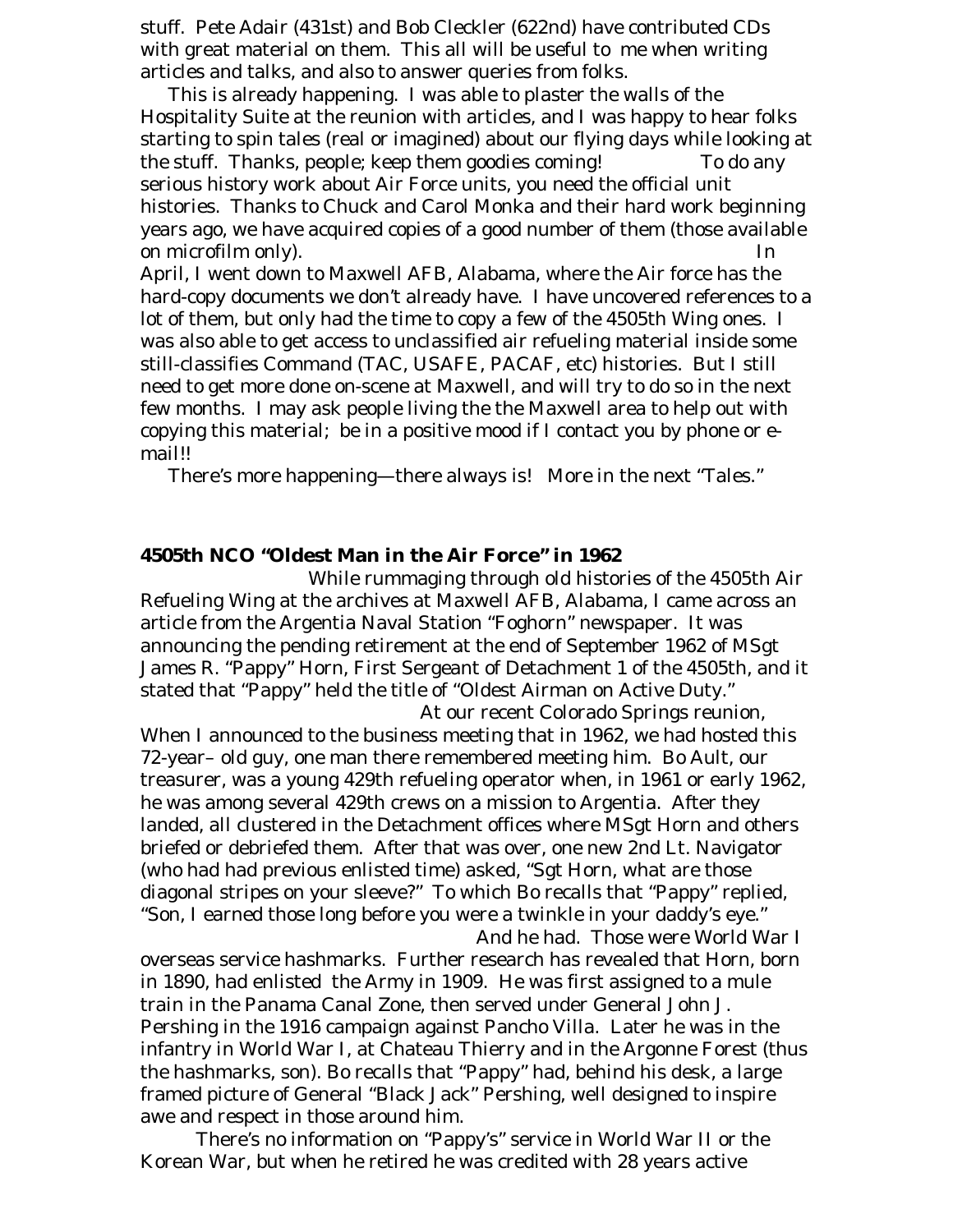service. Col. George Kneen, 4505th commander, presented "Pappy" with the Air Force Commendation Medal upon his retirement. The Argentia article notes that "Pappy" wanted more on his tombstone than just dates, so he composed his own epitaph: "Here lies Pappy, who has headed west, All dressed up in his Sunday best. Saint Pete need no longer wait, For a First Sergeant of the Gate." Does anyone else out there remember "Pappy?" If so, let us know your stories.

# **4505th NCO "Oldest Man in the Air Force" in 1962**

While rummaging through old histories of the 4505th Air Refueling Wing at the archives at Maxwell AFB, Alabama, I came across an article from the Argentia Naval Station "Foghorn" newspaper. It was announcing the pending retirement at the end of September 1962 of MSgt James R. "Pappy" Horn, First Sergeant of Detachment 1 of the 4505th, and it stated that "Pappy" held the title of "Oldest Airman on Active Duty."

 At our recent Colorado Springs reunion, When I announced to the business meeting that in 1962, we had hosted this 72-year– old guy, one man there remembered meeting him. Bo Ault, our treasurer, was a young 429th refueling operator when, in 1961 or early 1962, he was among several 429th crews on a mission to Argentia. After they landed, all clustered in the Detachment offices where MSgt Horn and others briefed or debriefed them. After that was over, one new 2nd Lt. Navigator (who had had previous enlisted time) asked, "Sgt Horn, what are those diagonal stripes on your sleeve?" To which Bo recalls that "Pappy" replied, "Son, I earned those long before you were a twinkle in your daddy's eye." And he had. Those were World War I

overseas service hashmarks. Further research has revealed that Horn, born in 1890, had enlisted the Army in 1909. He was first assigned to a mule train in the Panama Canal Zone, then served under General John J. Pershing in the 1916 campaign against Pancho Villa. Later he was in the infantry in World War I, at Chateau Thierry and in the Argonne Forest (thus the hashmarks, son). Bo recalls that "Pappy" had, behind his desk, a large framed picture of General "Black Jack" Pershing, well designed to inspire awe and respect in those around him.

 There's no information on "Pappy's" service in World War II or the Korean War, but when he retired he was credited with 28 years active service. Col. George Kneen, 4505th commander, presented "Pappy" with the Air Force Commendation Medal upon his retirement. The Argentia article notes that "Pappy" wanted more on his tombstone than just dates, so he composed his own epitaph: "Here lies Pappy, who has headed west, All dressed up in his Sunday best. Saint Pete need no longer wait, For a First Sergeant of the Gate." Does anyone else out there remember "Pappy?" If so, let us know your stories.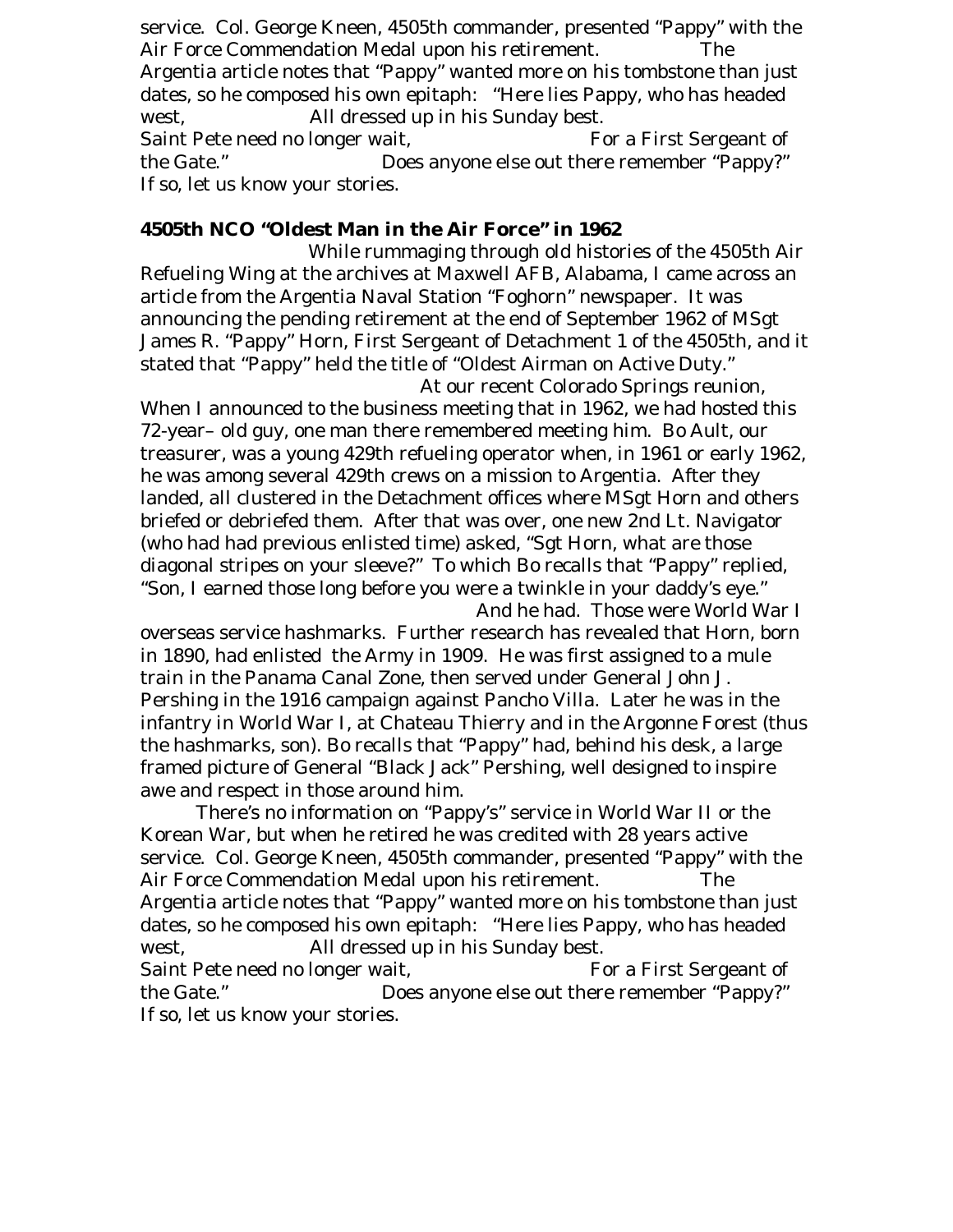### **Letters Received From Our Members**

*Editor's Note:* This is a continuation of the column begun a few issues back.

#### ——–—–—–—–—–—–—–—– Larry R. Clark of Ft. Worth TX (April 2004)

 My wife, Melva and I will be celebrating our 47th anniversary this coming September. We have one daughter and two wonderful grandchildren. After separation from the Air Force, I completed college and went to work for Bell Helicopter Textron. After a 33 1/2 year career as a Management Engineer in the Industrial Engineering department, I gave up my pencil, laptop and travel papers and retired.

 During this time my duties included forecasting helicopter manufacturing man hours, program scheduling, program reporting, contract negotiations, and in general what ever was asked. I was very blessed in that I was able to work on any new Helicopter programs during this time frame.

 Since retirement, we have been to visit our daughter in Norway, met her family in Paris and went back to work at Bell Helicopter part time. My work responsibilities now do not include supervision of men. Just act as a very reliable teacher.

 From a health stand point, I have had a major heart attack, triple by-pass, a stent installed in one of the heart's arteries, and then later had to have it enlarged. I had an Implantable Cardiac Defibrillator installed last November, along with the complications that go with that procedure. My wife Melva is an eight year cancer survivor.

 We have been active in the local Baptist Church, and try to give back part of the abundance that has been given to us. *In an additional e-mail, Larry notes* he will be unable to attend the Colorado Springs event, but looks forward to visiting and doing the "remember this" routine. "Like the time I was unable to talk the new F-100 pilot into listening to me, and he took the last 8 ft. of hose and the drogue with him. Of course he lost his probe. …..As noted in the Tanker Tales, the operator from Sculthorpe got a Commendation, Capt. Covert and I got to fill out the incident report. ….Or the engine fire in Guam that the firemen in their big red trucks just couldn't get in gear, and the navigator and I pulled the big walk around CO2 to the airplane and discharged it in the No. 3 nacelle.

### Harold W. (Bill) Elliott of Roseville MI (March 2004)

———————————

 I arrived at Turner in early 1957, coming from the 83rd Fighter Wing at Seymour Johnson AFB, NC. For a while, I worked on SAC KB-29s before our aircraft arrived. I was an engine mechanic and spent over a year on the engine conditioning team trouble-shooting R4360 engines on the KB-50.

 Twice I went to the Azores for a total of about three months. At that time we were sending fighters to Lebanon During my time at Turner, I was active in the TAC Aeroclub at Albany Airport.

 I was discharged in June, 1959. Gail and I were married on the 27th of that month in our home town of Gaylord, Michigan. We lived for a while in Grand Rapids and I worked for Oliver Machinery Company. Our next move was to Los Angeles so I could go to Northrup Institute of Technology to get my A & P licenses.

After a few moves, including being the Airport Manager

for Otsego County Airport in Gaylord, mI, and a period of employment for Zantop Air Transport at Detroit Metro Airport, we eventually settled in Roseville, MI. Roseville is not far from Detroit City Airport where I first worked for an executive charter outfit as a mechanic and co-pilot. I retired eight years ago as an aircraft maintenance supervisor for a Fortune 500 company that flew all over the world.

 We have three sons, all married, and six grandchildren. I recognized about three names on the list and I am looking forward to contacting old friends.

### *Chaplain's Corner Chaplain's Corner*

 *By Rev. George Burrows The Majesty of the Mountains. The Beauty of the Air Force Chapel. The Songs of Shirley Wol ford. The Music from a massive pipe organ.* 

 *Six men lit candles and spoke of their squadron memories. President, Dan Weber, paid tribute to TAC Tanker. The warmth of lasting friendships of you who attended Colorado Springs 2004.* 

 *This Memorial Service challenged all of us to remember comrades who have passed on. All Challenged me, as chaplain, to remind us of God's blessings, the value of our freedom, the sacrifice of those who currently serve and our continued memories of things past. These things bind our hearts together.* 

 *In my forty years of ministry; I count our time in memorial the fulfillment of a dream to offer a sermon tribute at such a prestigious place of worship, to such a great group of people! "Oh may all who come behind us find us faithful. May the fire of our devotion light their way. May the footprints that we leave lead them to believe. And the lives we live inspire them to obey. Oh may all who come behind us find us faithful. "Amen" "Shalom"* 

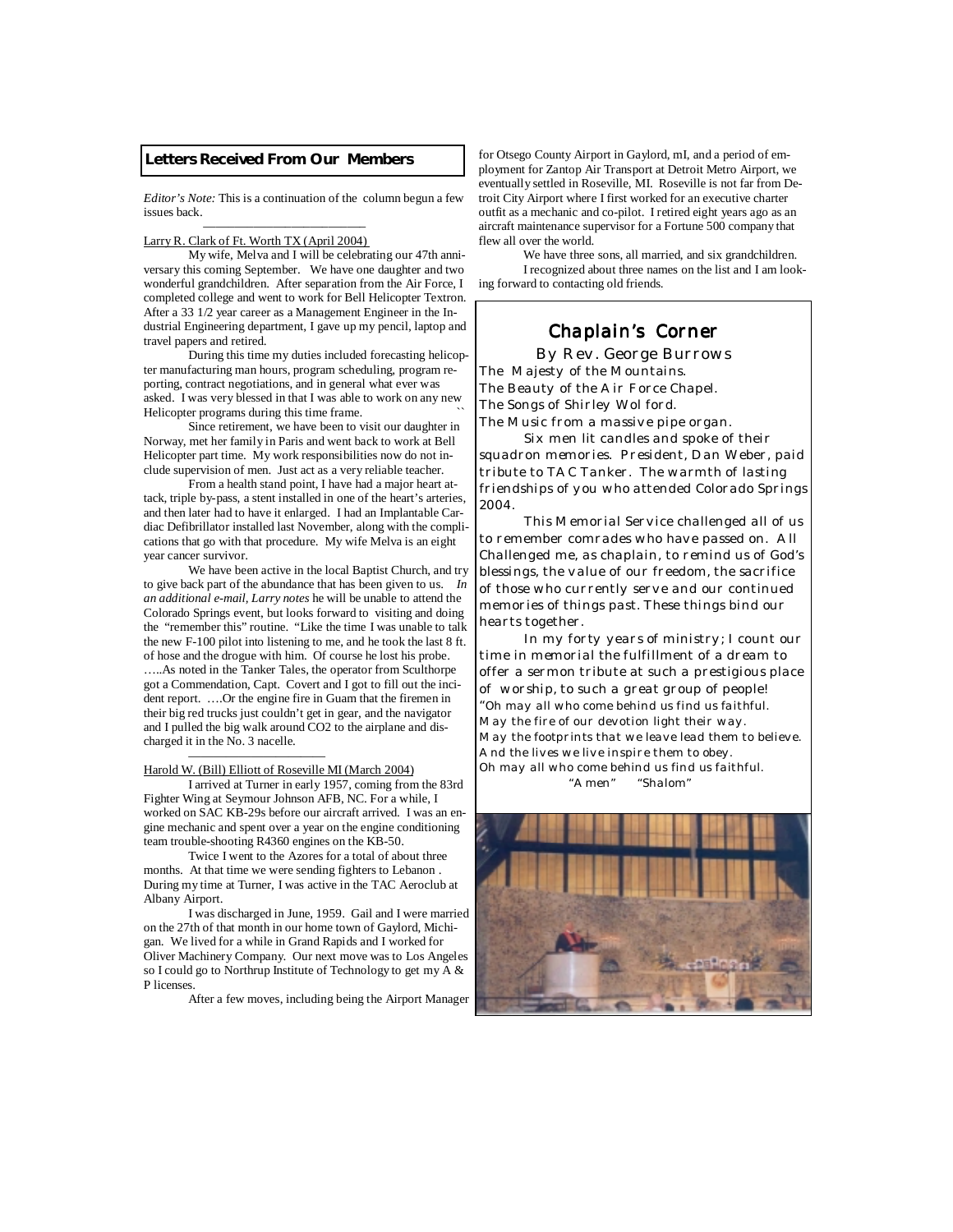The Saddest Day at RAF Sculthorpe By Walt Larimer, USAF Retired Navigator,

Forty-four years ago on Saturday morning, 2 February 1957, most USAF personnel assigned at RAF Sculthorpe were still sleeping or having breakfast and contemplating what they were going to do with their families that weekend. However, three different KB-29 crews had awakened much earlier, donned their flight suits, driven to the base in the damp chilly winter darkness and, as they weaved through the narrow winding country roads leading to the base, encountered occasional patches of ground fog. They gathered in 420th Operations, received a briefing for a routine air refueling mission of F-100s over Bordeaux, France. **Meanwhile, Capt Meanwhile, Capt** Jack Kendrick, 420th navigator and squadron intelligence officer, finished his cup of coffee at home and reflected that he too could have been at the briefing since he had been invited by 1st Lt. Jim Erwine (navigator on one of the departing crews) to go along and build up flying time. Kendrick declined Erwine's invitation because he had promised to take his wife somewhere special since she had been "cooped up" all week at home with their little boy.

 According to the briefing, the fighters would have taken off from their base in West Germany and, assuming the air-to-air refueling went well, they would continue on TDY to Nouasseur Air Base, Morocco for a week of combat readiness training in gunnery and bombing. After the briefing, the KB-29 crewmembers proceeded to their aircraft and completed their aircraft pre-flights.

 Their takeoff was scheduled for about 0800 hours. Two KB-29s, one led by Capt. Grover Townsend (with eight other crewmembers) and the other aircraft led by Capt. Elton "Mac" McClure (with nine crewmembers) got off the ground OK. Onboard these two aircraft were a total of 19 well-trained men; however, only five of the 19 would live to see Sculthorpe again. The takeoff of the third aircraft, led by 1st Lt. Mike Luna, was delayed for a short while due to minor maintenance problems. By the time Luna got off, Townsend and McClure were far ahead and out of visual contact, but Luna pushed his "throttles to the wall" in an attempt to catch up. The majority in an attempt to catch up.

of this tragic story was given to me recently by the only available and surviving crewmember of the accident, (then) 1st Lt. Bob Leonard. All ranks and grades reflected in this story were those as of the date of the accident. Leonard's recollection of events was collaborated two ways. The first way by Capt. Grover Townsend (now deceased), the aircraft commander of Leonard's crew. Before returning to the United States at the end of my tour, I had the fortune to fly with Townsend on several extended TDY missions and he told me about his narrow escape from the aircraft. The second method of

collaboration was to obtain inputs from several other 420th aircrew members (not on this fateful mission) who were assigned to the squadron at the time the accident occurred and who remember reasonably well the many discussions which took place in squadron ops after the accident.

44 years, it is logical and quite understandable that I would receive a few conflicts in the information provided to me by the various sources. I have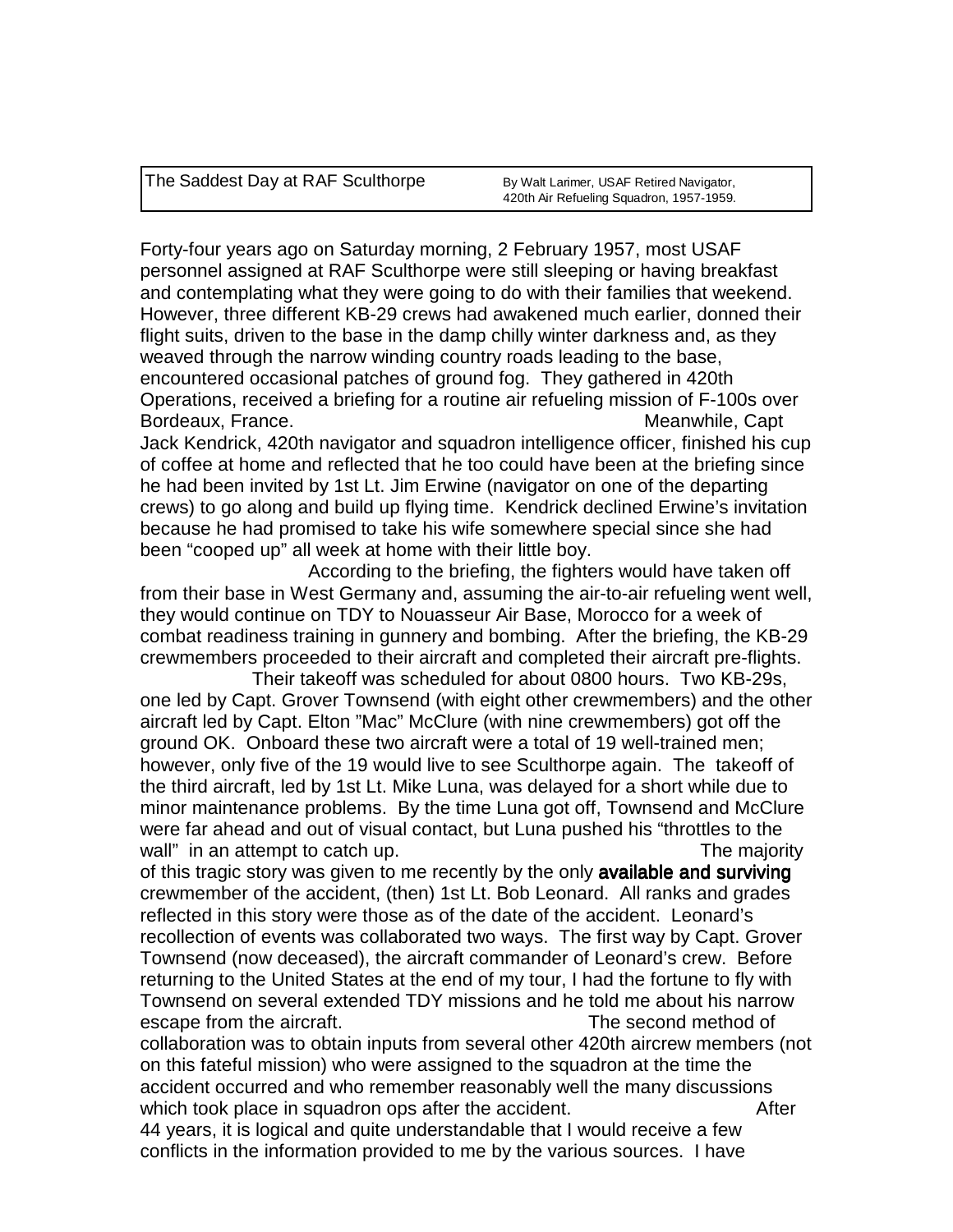deliberately avoided: (1) portion of the story that would highlight these minor conflicts; and (2) placing blame on primary crew members for creating causative factors which led to the accident. Obviously, the interest of the surviving families must be respected and protected. If, in the judgment of some readers, errors have occurred in the story to follow, these errors are unintentional and should be regarded as sins of omission rather than sins of commission.

 I have tried to capture the personnel aspects of this story (I.e. those which relate to the affected crew members and their friends) rather than add to, amend, or quarrel with whatever determinations and findings may be found in the sealed files of the official USAF accident investigation board which convened soon after the date of the accident. Before the two KB-29s arrived at the rendezvous point and before air-to-air refueling commenced, Townsend, in the lead aircraft, called McClure on his UHF radio to report that his #2 engine was having a problem. At this point in their flight, both aircraft were about 250 nautical miles from RAF Sculthorpe and therefore almost fully loaded with aviation gas and JP-4. Bob Leonard's account stated that he believed the #2 engine was leaking oil and that the leak was not causing any loss of power or airspeed in the air craft's performance.

Another source claimed that he thought the #2 engine was smoking. The altitude of both KB-29s at the time was about 16,000 feet. Townsend asked McClure to come up from behind, cross over, take a look at the engine, and try to see where the oil was coming from. Whatever the problem was, it seems logical to me that the instruments in the cockpit and on the flight engineer's panel were not revealing any helpful information. If these instruments had provided useful information, it seems unlikely that Townsend would have ever asked McClure to take a close look. I can recall an in-flight engine accessory fire that I experienced once in a B-26 light bomber where the cockpit gages and aircraft performance gave us no indication of a problem. The tower at Langley AFB called us on final approach and surprised us by reporting that one of our engines was on fire and that we had been dropping flaming parts over nearby Hampton, VA.

Townsend's crew was positioned in the lead aircraft as follows: (Note: Crew positioning is important to fully appreciate the miracle of survival for five men in this same crew which would occur a few seconds later.)

In the front compartment were: Maj. Dean Harmon in the pilot's seat (left side); Capt. Townsend in the co-pilot's seat (right side) even though he was the designated aircraft commander of this crew; 1st Lt. Hal Schonhans riding in the bombardier's nose position (Schonhans was the regular co-pilot on Townsend's crew); T/Sgt. Ed Kostamo in the Flight Engineer's position.

S/Sgt. Francis "Pat" Buffum in the radio operator's position; and 1st Lt. Mike Kearns in the navigator's position. During the period I was putting this story together, Buddie Ballard (ex-420th radio operator) sent me an E-mail message containing his memories about the accident. In this message, Ballard stated that Buffum had volunteered to take this particular mission in place of Ballard in order to "repay" Ballard for several flights Ballard had flown for Buffum. Apparently, the Operations Officer had originally designated Ballard to fly this mission as part of Townsend's crew but Ballard and Buffum negotiated a deal where Buffum (the regular radio operator) agreed to fly the mission. The Operations Officer would have no objection to this switch as long as both men agreed. Ballard ended his remark with the statement "And, that's how Pat Buffum was on board the plane that day, instead of me." In the rear compartment were: 1st Lt. Bob Leonard in the radar operator's position; A1/C Bill Fultz at the right scanner's position; and M/Sgt. Larry Gregory at the left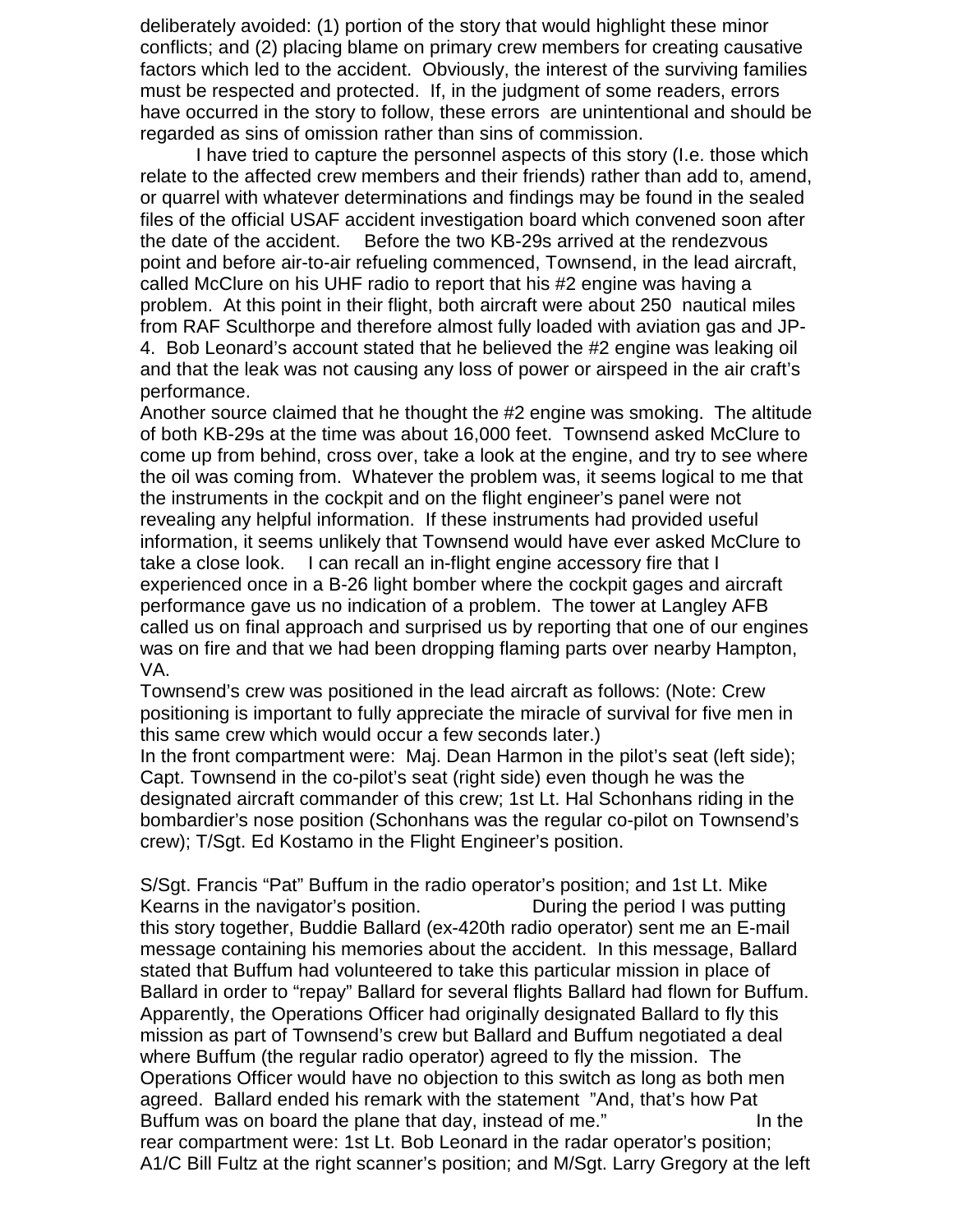scanner's position (but in the tail gunner's position during air-to-air refueling). It's interesting to note that Bob Leonard (crew radar operator) and Mike Kearns (crew navigator) in the front compartment were very close friends. Mike was best man at Bob's wedding and Bob was best man at Mike's wedding. "Pat" Buffum (crew radio operator) had flown with Kearns and Leonard ever since the crew was first put together. Townsend insisted on professionalism, crew integrity, and mutual respect for each other. This crew was tightly integrated and they were all close friends. The same observation can be made for McClure's crew.

 McClure's aircraft approached from the rear and crossed over Townsend's aircraft. At that same moment, M/Sgt. Gregory cautiously alerted everyone over the intercom: "Hold steady, they are going over us." The time was exactly 1017 hours (Bordeaux, France time). 1st Lt. Bob Leonard then vividly recalls the horrible metallic thud and crunch as McClure's aircraft settled down on (and/or collided with) the top of Townsend's aircraft. Whatever happened during the receding seconds must have been completely unanticipated.

 We can speculate all day what may have been the primary cause of this accident. Could it have been severe turbulence caused by flying into the prop wash of the lead aircraft? In such severe prop wash, did the wing of one aircraft tip into the other aircraft? Because of the short vertical separation between these two aircraft, was this a phenomena that only Boeing B/KB-29 test pilots would have known? What ever the cause, it was extremely fast and unexpected. After impact, Leonard

found himself suddenly pinned to the upper right hand side of the rear compartment as his aircraft began to drop in a spin. Immediately thereafter, he recalls thinking "what a helluva way to die" as he slid down the rear section of the falling aircraft. Leonard then remembers that he and Airman Bill Fultz were both at the left hatch desperately trying to get it open. Fultz eventually got it open and bailed out. I'm sure Fultz must have concluded a few days later that it took him forever to get that hatch open. Seconds spent in a scenario of panic and sheer terror can seem like several minutes to the afflicted afterwards.

 Recollections of time actually consumed in these moments of peril are often quite inaccurate. A severe explosion occurred and Leonard ended up in the tail of the aircraft (at the far end of the compartment) recovering from explosive shock and a momentary state of unconsciousness. Smoke and fire filled the rear section of the aircraft and Leonard was unable to see M/Sgt Gregory. Leonard frantically tried to open the back entrance hatch but it was jammed shut. He then crawled back through the spinning wreckage to the left hatch where Fultz had bailed out. Remember that all this time, major sections and pieces of the aircraft were falling to the ground with Leonard trapped inside a major section. Finally, Leonard pulled together all the strength he had left and vacated the aircraft through the same open hatch used by Fultz.

 Leonard's personal thoughts about successfully escaping this entrapment appeared in a newspaper article that he mailed to me recently. The article quotes Leonard as saying quite conservatively "God gave me a little push." In a handwritten letter received with the newspaper clipping, Leonard reflected that he may have pulled the ripcord on his parachute too soon because he remembers an engine passing by him about 100 ft away and to his right. Other chunks of the aircraft were falling around him.. He also remembers (as I do in a somewhat similar situation) stating his "Our Fathers" and "Hail Mary's" while falling through the air. From his writing, I can tell that Bob Leonard is certainly a God fearing man and no atheist. For those readers who are atheists, remember the famous World War II adage, "There are no atheists in fox holes when the artillery shells are dropping around." I submit there are no atheists in falling and flying aircraft.

Meanwhile, up in the front compartment, when the explosion occurred,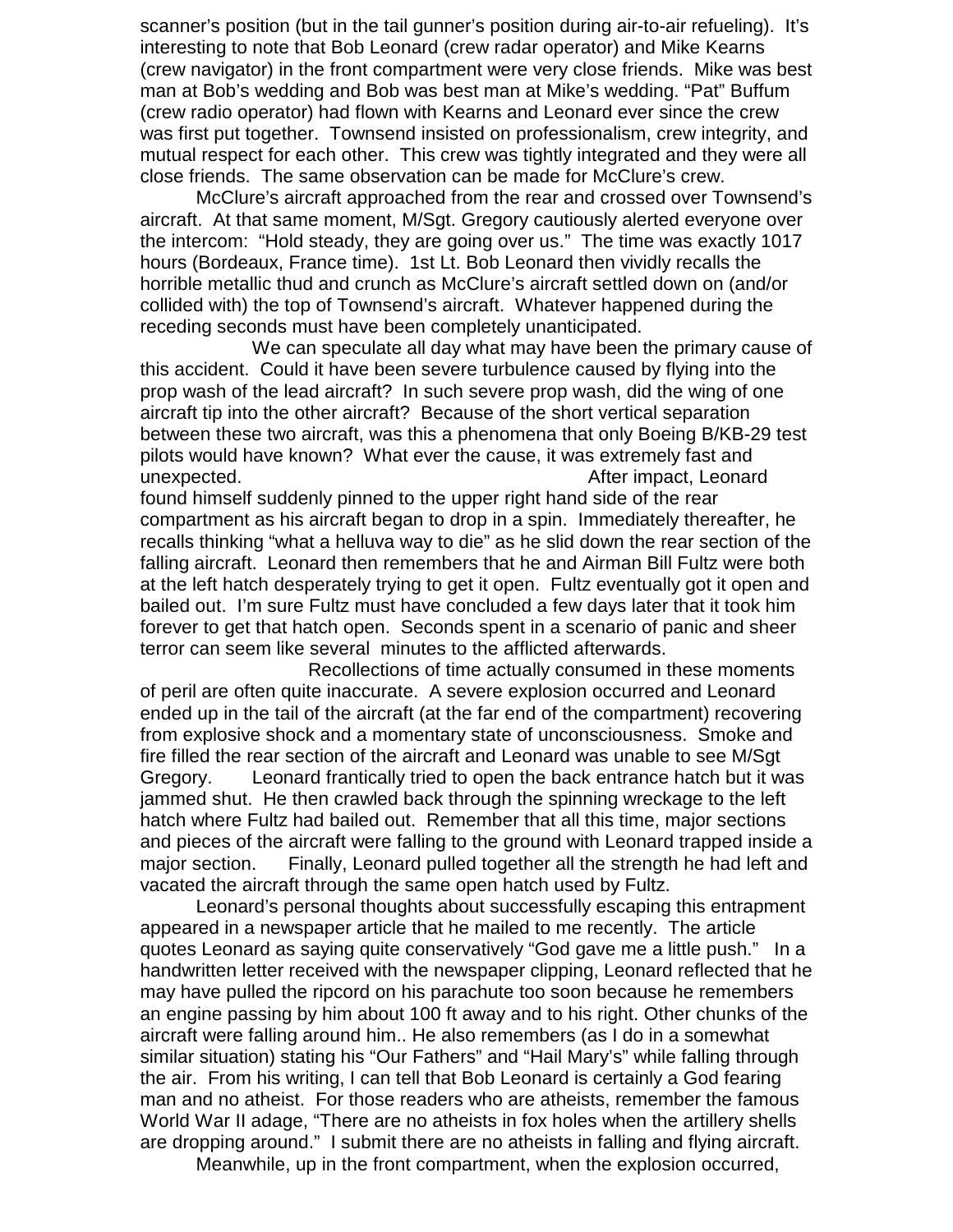Townsend stated that 1st Lt. Hal Schonhans was blown from the nose of the aircraft and into his lap. Townsend told me he desperately pushed Schonhans off his lap in order to escape the aircraft. Somehow Townsend, Schonhans, and T/Sgt. Ed Kostamo (the flight engineer) disengaged themselves from the falling wreckage, pulled their ripcords, and parachuted safely to the ground. Perhaps, the entire front section of the aircraft broke apart when the explosion occurred and/or they were all blown clear of the falling wreckage. Leonard remembers Kostamo stating he jumped out of the nose of the aircraft which was blown off. For some reason, Maj. Harmon, in the pilot's seat (left) never

made it. Perhaps Harmon was rendered unconscious by the blast of the explosion or was killed instantly. It's clear to me that God gave these three crewmembers in the forward compartment, in Bob Leonard's words, "a little push" (maybe a big push) as well. Another miracle is that none of the five survivors were clobbered by falling aircraft wreckage while parachuting to the ground and after landing. Townsend reported that when he hit the ground, wreckage was all around him and pieces of the aircraft were still falling. (more next issue)

### **Reunion Stats:**

Number of Reunions attended by members: 1st time-17, 2nd-28, 3rd-34, 4th-26, 5th-15.

Number of Men Members-120, Women Members-4,

Spouses-93, Guests/Teachers-18=235

Top States Represented: TX-35, CA-32, FL-22, NM-12, VA-10, CO, NV-9, NE, OH, WA-8, GA-7, AL, AZ, NC-6, OK-5

Squadrons Represented: 420th-11, 421st-42, 427th-30, 429th-30, 431st-33, and 622nd-13.